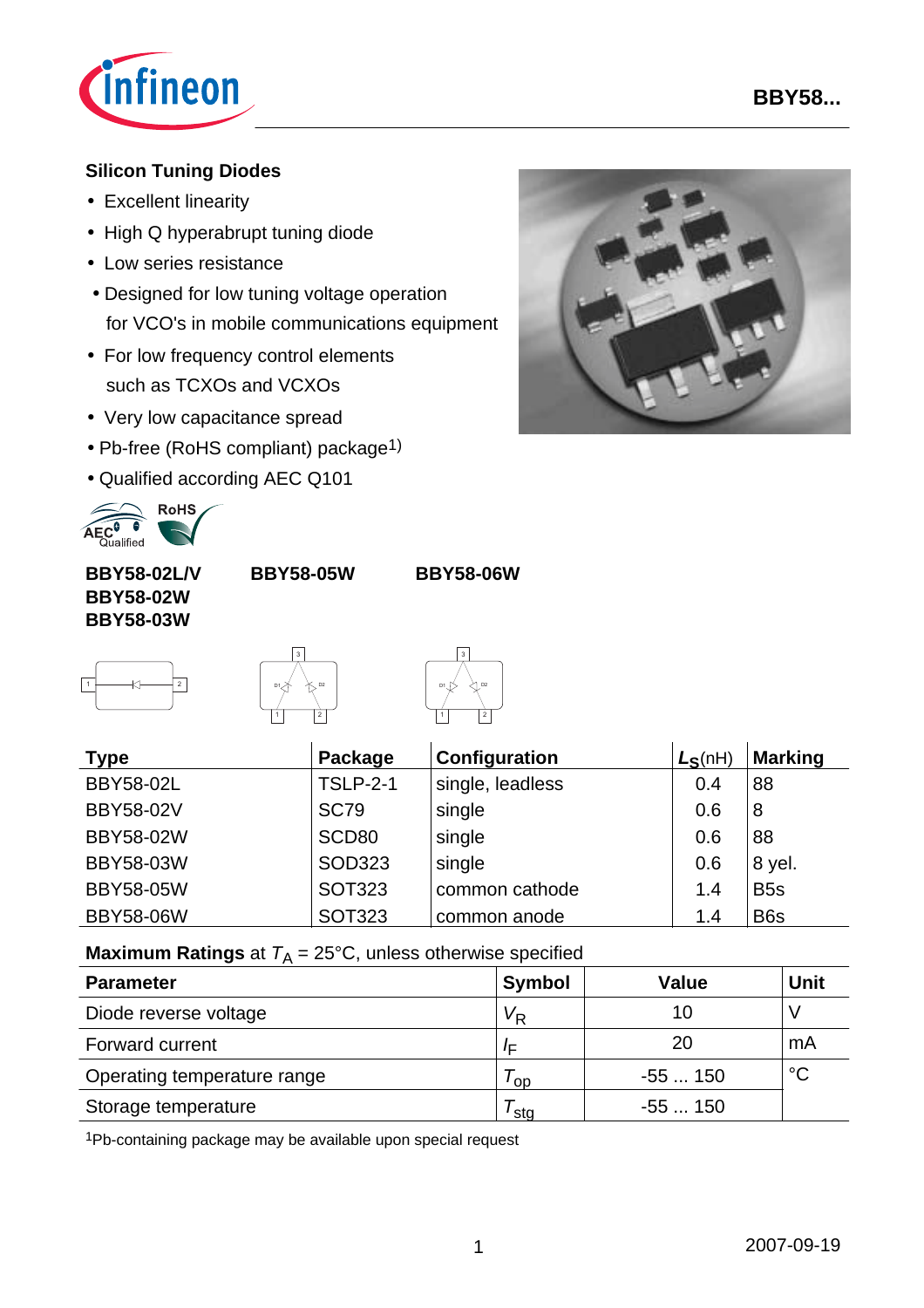

| <b>Parameter</b>                                       | <b>Symbol</b>   | <b>Values</b> |       |      | <b>Unit</b> |
|--------------------------------------------------------|-----------------|---------------|-------|------|-------------|
|                                                        |                 | min.          | typ.  | max. |             |
| <b>DC Characteristics</b>                              |                 |               |       |      |             |
| Reverse current                                        | k               |               |       |      | nA          |
| $V_R = 8 V$                                            |                 |               |       | 10   |             |
| $V_R = 8 \text{ V}, T_A = 85 \text{ }^{\circ}\text{C}$ |                 |               |       | 100  |             |
| <b>AC Characteristics</b>                              |                 |               |       |      |             |
| Diode capacitance                                      | $C_T$           |               |       |      | pF          |
| $V_R = 1$ V, $f = 1$ MHz                               |                 | 17.5          | 18.3  | 19.3 |             |
| $V_R = 2 V, f = 1 MHz$                                 |                 | 11.4          | 12.35 | 13.3 |             |
| $V_R = 3 V, f = 1 MHz$                                 |                 | 7.8           | 8.6   | 9.3  |             |
| $V_{\rm R} = 4$ V, $f = 1$ MHz                         |                 | 5.5           | 6     | 6.6  |             |
| $V_R = 6 V, f = 1 MHz$                                 |                 | 3.8           | 4.7   | 5.5  |             |
| Capacitance ratio                                      | $C_{T1}/C_{T3}$ | 1.9           | 2.15  | 2.4  |             |
| $V_R = 1$ V, $V_R = 3$ V, $f = 1$ MHz                  |                 |               |       |      |             |
| Capacitance ratio                                      | $C_{T1}/C_{T4}$ | 2.7           | 3.05  | 3.5  |             |
| $V_R = 1$ V, $V_R = 4$ V, $f = 1$ MHz                  |                 |               |       |      |             |
| Capacitance ratio                                      | $C_T/ C_{T6}$   | 1.15          | 1.3   | 1.45 |             |
| $V_R = 4$ V, $V_R = 6$ V, $f = 1$ MHz                  |                 |               |       |      |             |
| Series resistance                                      | $r_{\rm S}$     |               |       |      | Ω           |
| $V_R$ = 1 V, $f = 470$ MHz, BBY58-02L, -07L4           |                 |               | 0.3   |      |             |
| $V_R$ = 1 V, $f = 470$ MHz, all other                  |                 |               | 0.25  |      |             |

# **Electrical Characteristics** at  $T_A = 25^{\circ}$ C, unless otherwise specified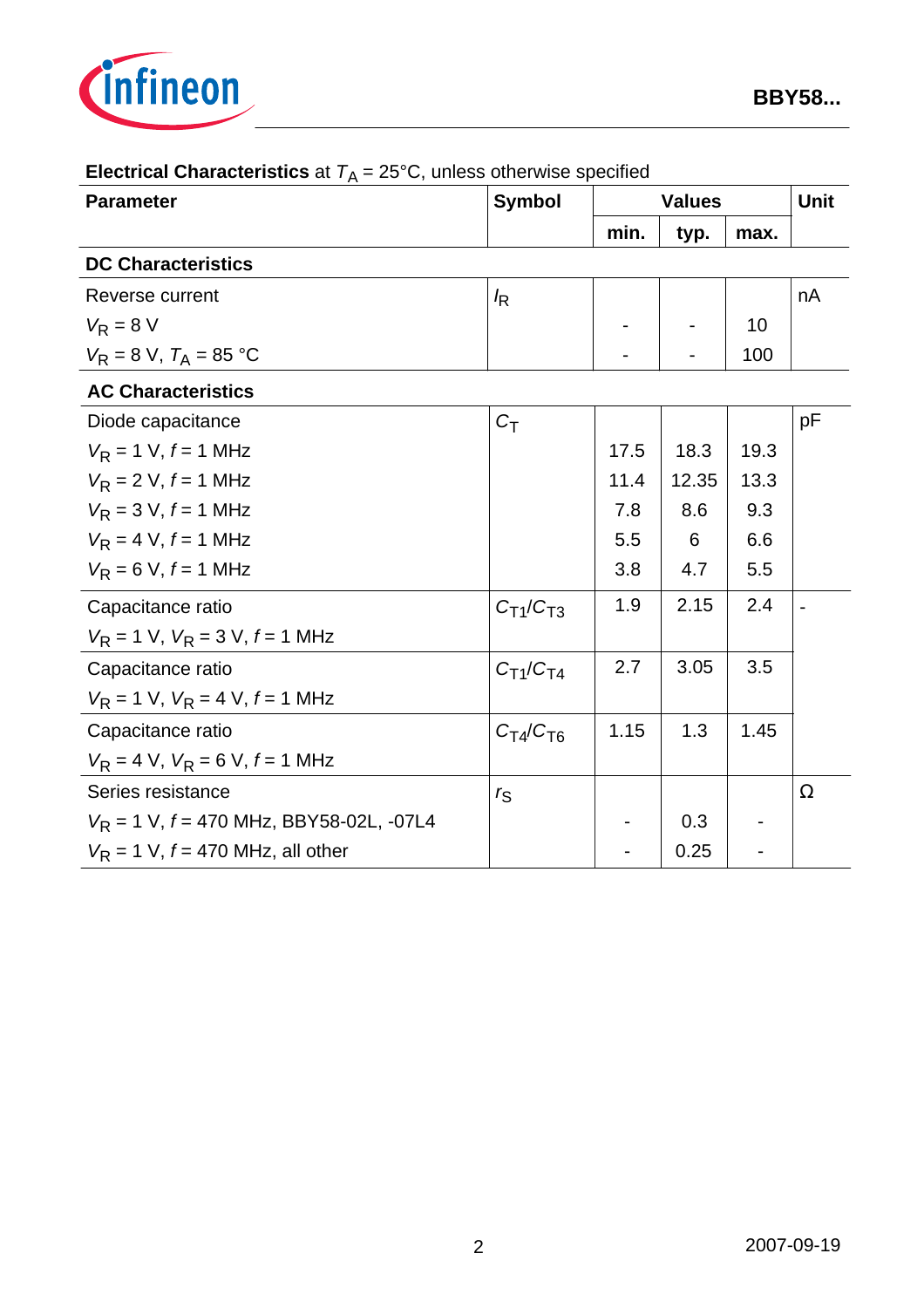

## **Diode capacitance**  $C_T = f(V_R)$

 $f = 1$ MHz



## **Temperature coefficient of the diode capacitance**  $T_{\text{CC}} = f(V_{\text{R}})$



#### **Normalized diode capacitance**

 $C_{(TA)}/C_{(25^{\circ}C)} = f(T_A)$  $f = 1$ MHz,  $V_R =$  Parameter

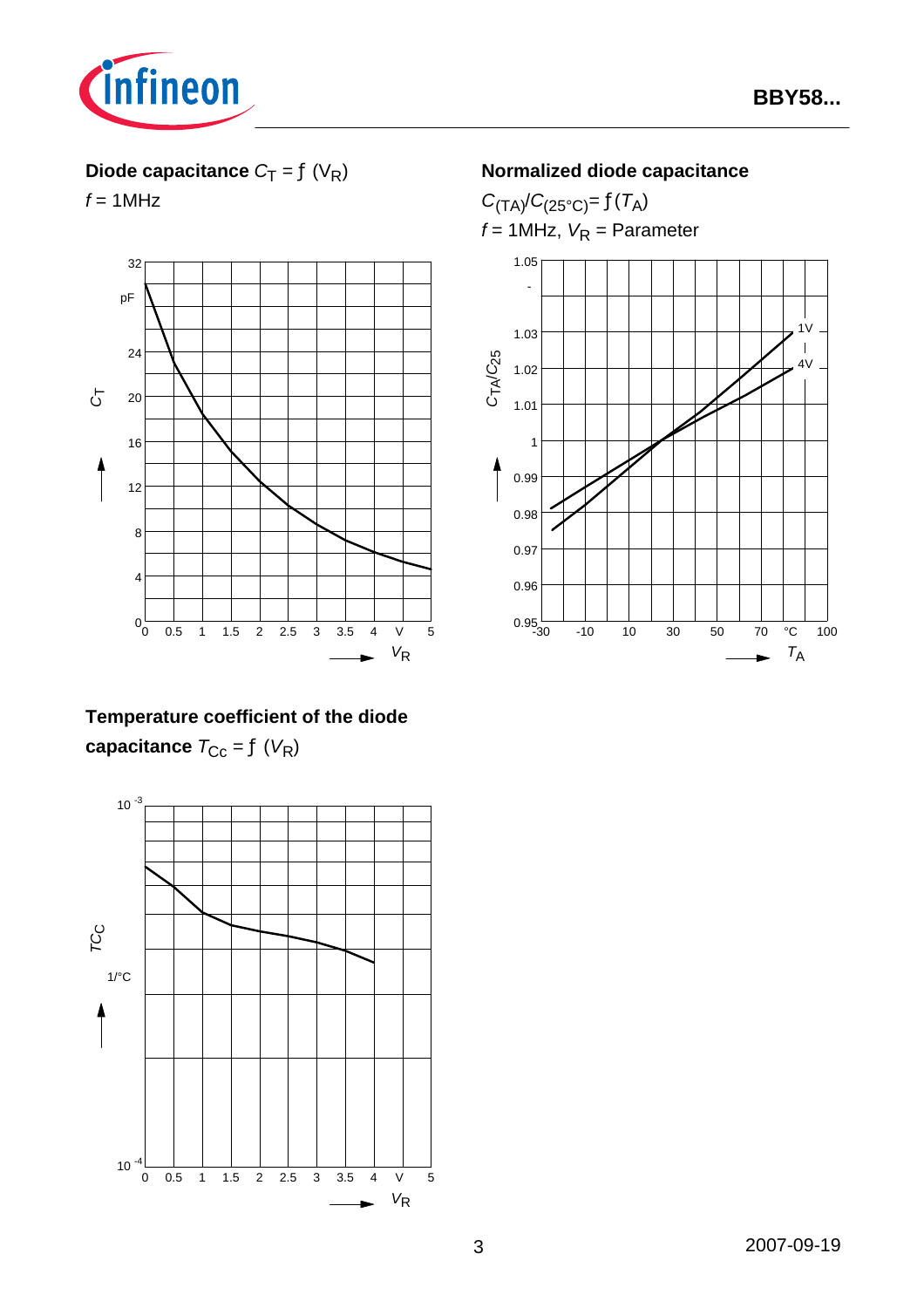

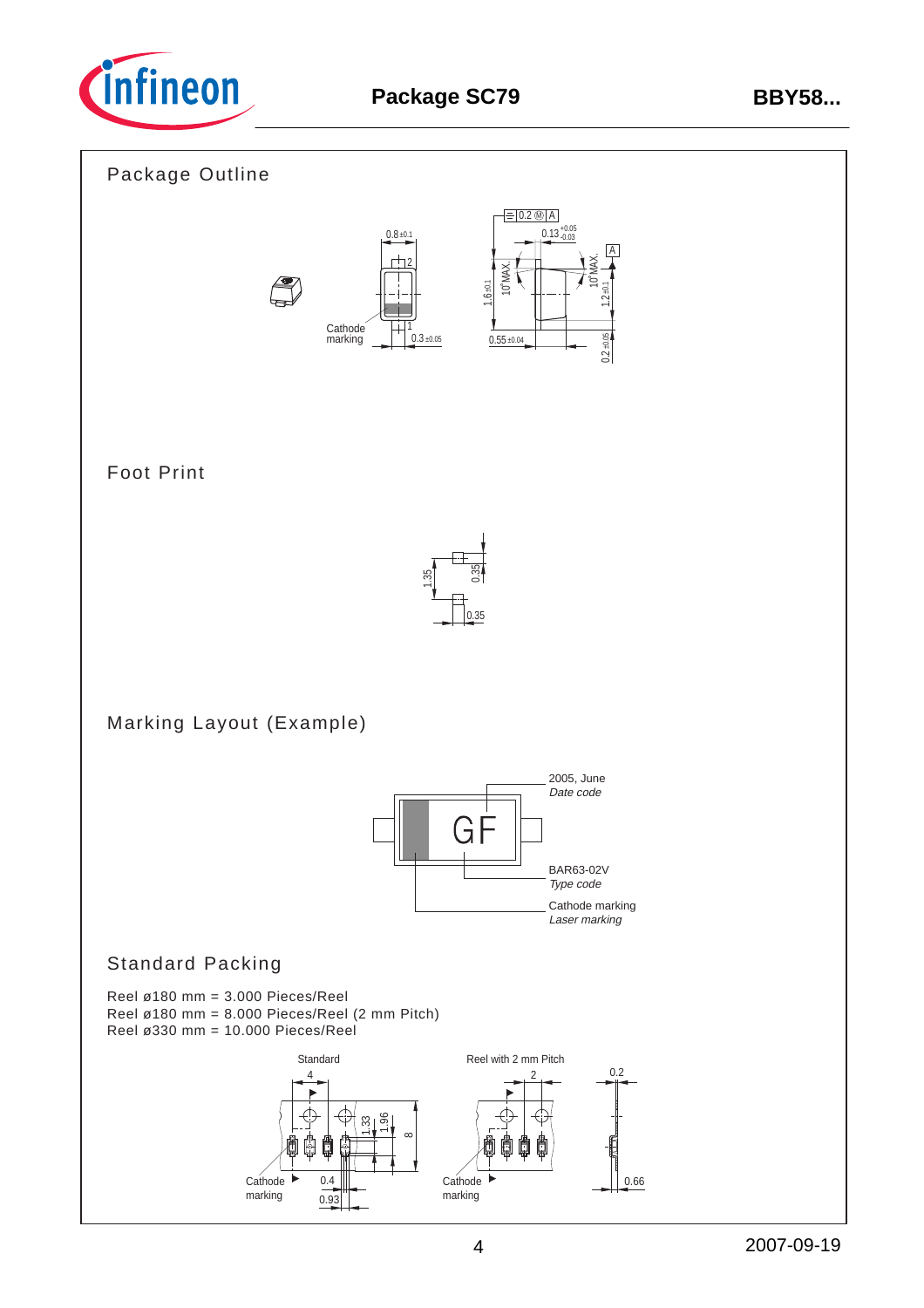

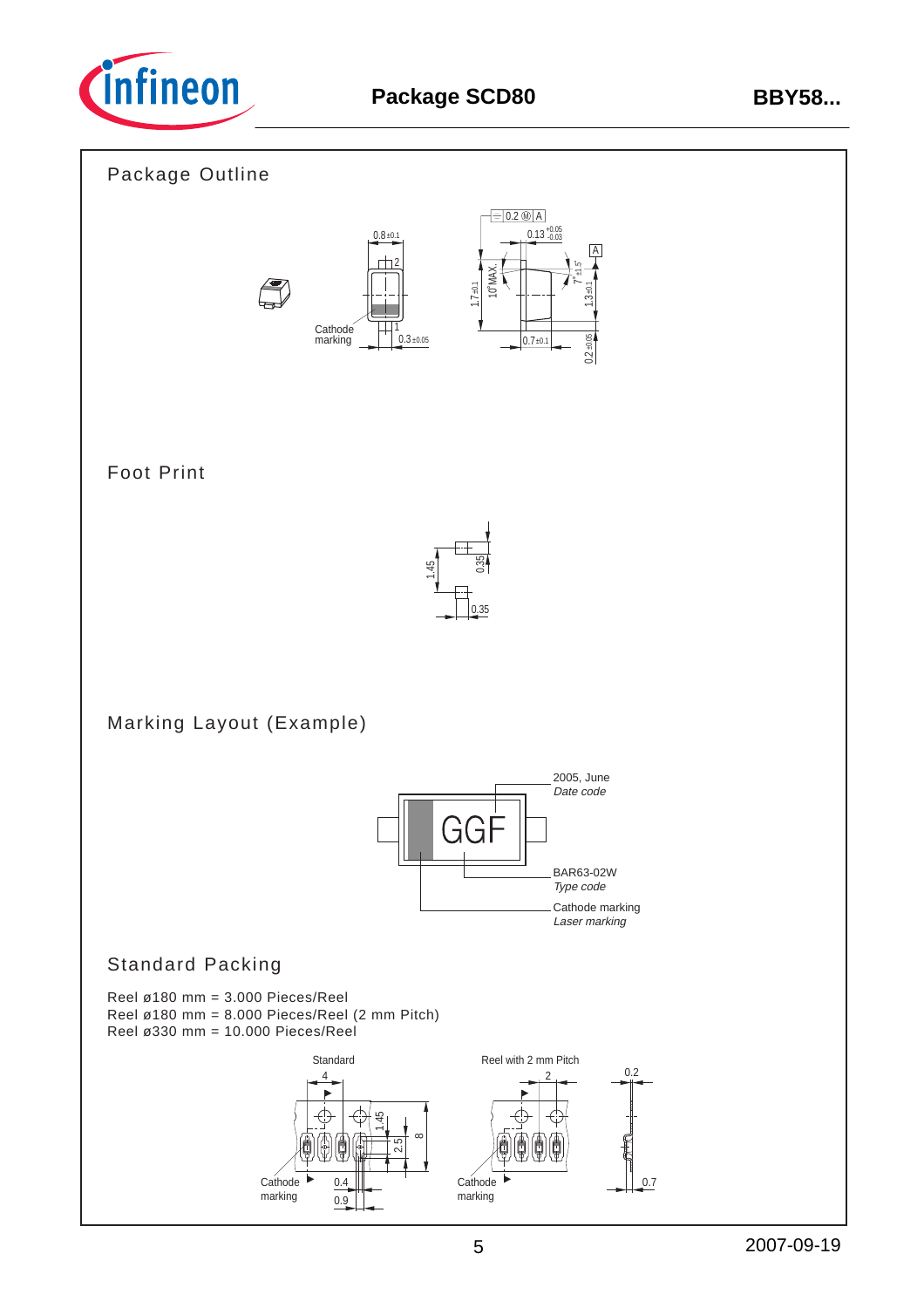

## Date Code marking for discrete packages with one digit (SCD80, SC79, SC751)) CES-Code

| Month | 2003 | 2004   | 2005 | 2006   | 2007 | 2008 | 2009 | 2010   | $2011$ | 2012                      | 2013 | 2014         |
|-------|------|--------|------|--------|------|------|------|--------|--------|---------------------------|------|--------------|
| 01    | a    | p      | Α    | P      | a    | p    | A    | P      | a      | p                         | Α    | $\mathsf{P}$ |
| 02    | b    | q      | B    | Q      | b    | q    | B    | Q      | b      | q                         | B    | Q            |
| 03    | C    | r      | C    | R      | C    | r    | C    | R      | C      | r                         | C    | R            |
| 04    | d    | s      | D    | S      | d    | s    | D    | S      | d      | s                         | D    | $\mathbb S$  |
| 05    | e    | t      | E    | Τ      | e    | t    | E    | т      | e      | t                         | Ε    | T            |
| 06    | f    | u      | F    | U      | f    | u    | F    | U      | f      | u                         | F    | U            |
| 07    | g    | $\vee$ | G    | $\vee$ | g    | V    | G    | $\vee$ | g      | V                         | G    | $\vee$       |
| 08    | h    | X      | H    | X      | h    | X    | Н    | X      | h      | $\boldsymbol{\mathsf{x}}$ | Н    | X            |
| 09    |      | у      | J    | Y      |      | У    | J    | Y      |        | у                         | J    | Υ            |
| 10    | k    | Z      | K    | Z      | k    | Z    | K    | Z      | k      | Z                         | K    | Z            |
| 11    |      | 2      | L    | 4      |      | 2    | L    | 4      |        | 2                         |      | 4            |
| 12    | n    | 3      | N    | 5      | n    | 3    | N    | 5      | n      | 3                         | N    | 5            |

1) New Marking Layout for SC75, implemented at October 2005.

.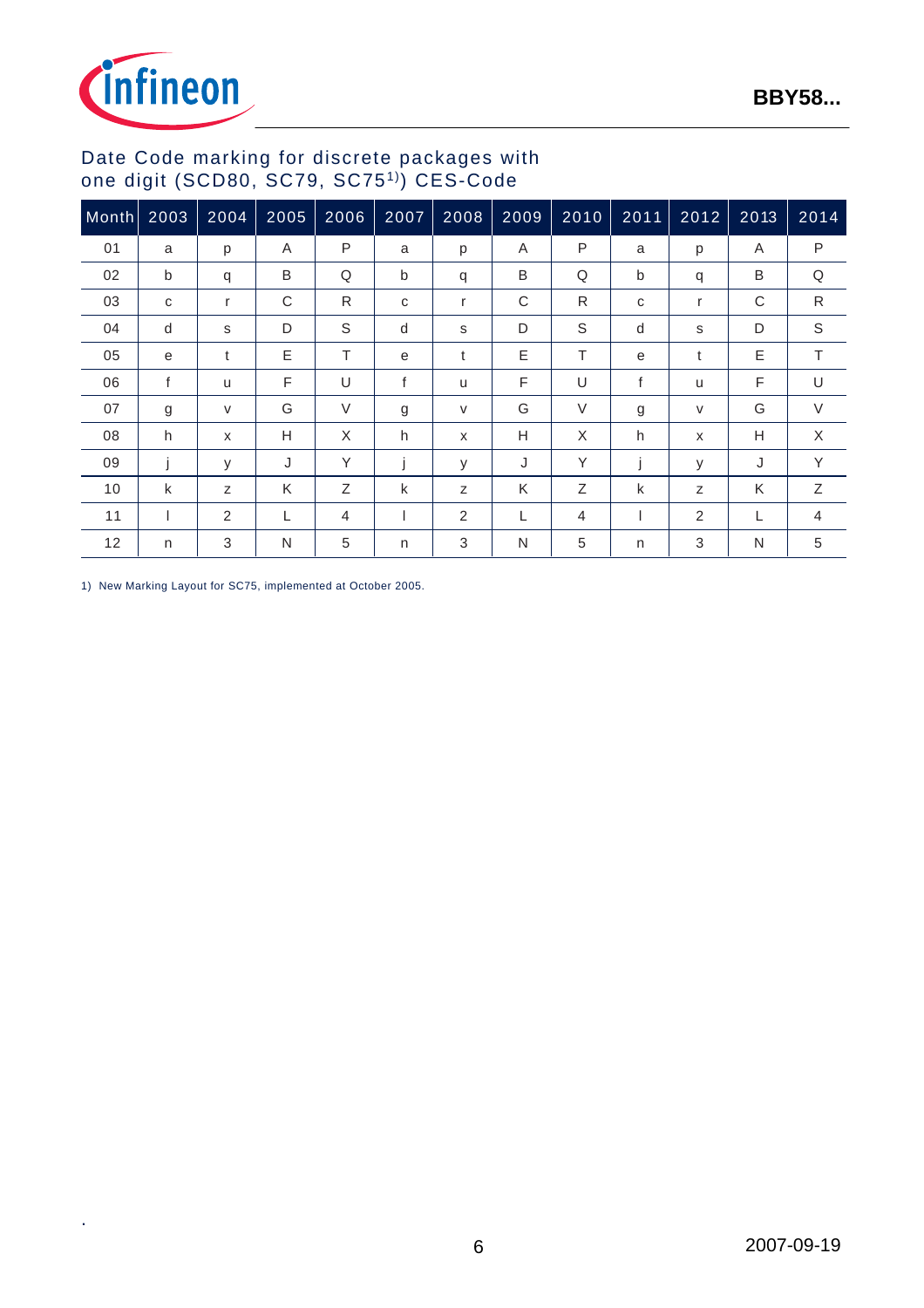

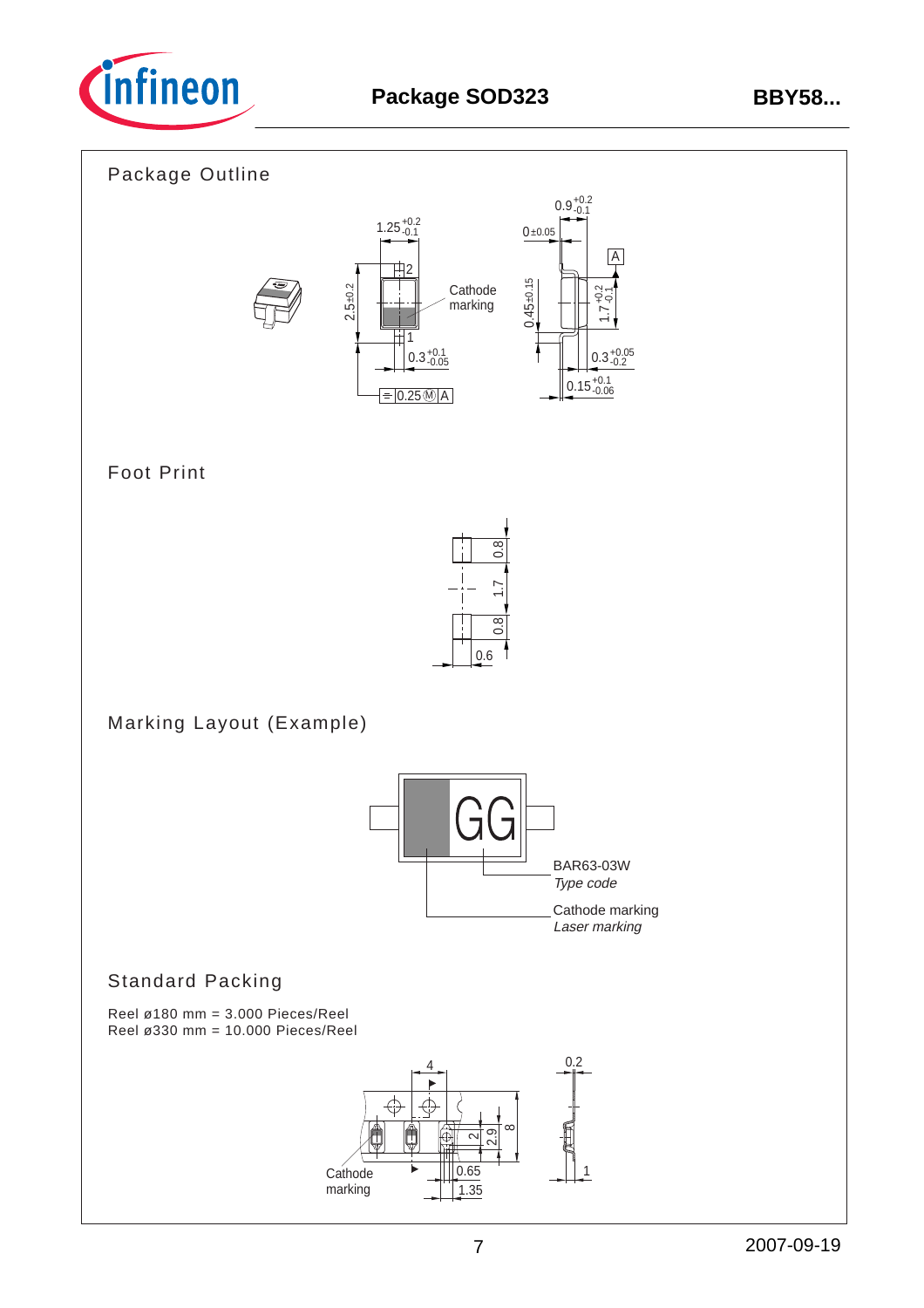

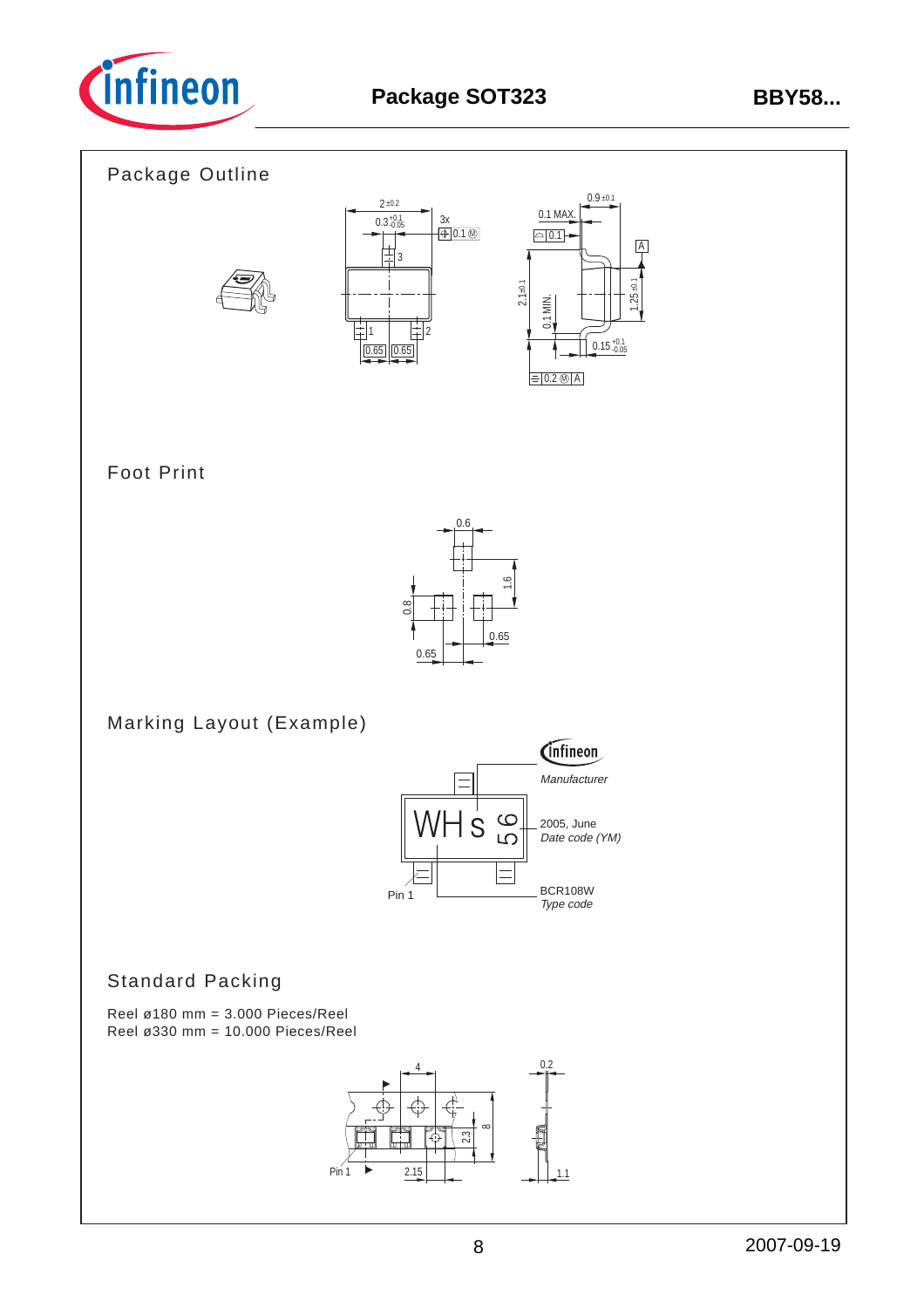

## Package Outline



## Foot Print

For board assembly information please refer to Infineon website "Packages"





## Marking Layout (Example)



## Standard Packing

Reel ø180 mm = 15.000 Pieces/Reel Reel ø330 mm = 50.000 Pieces/Reel (optional)